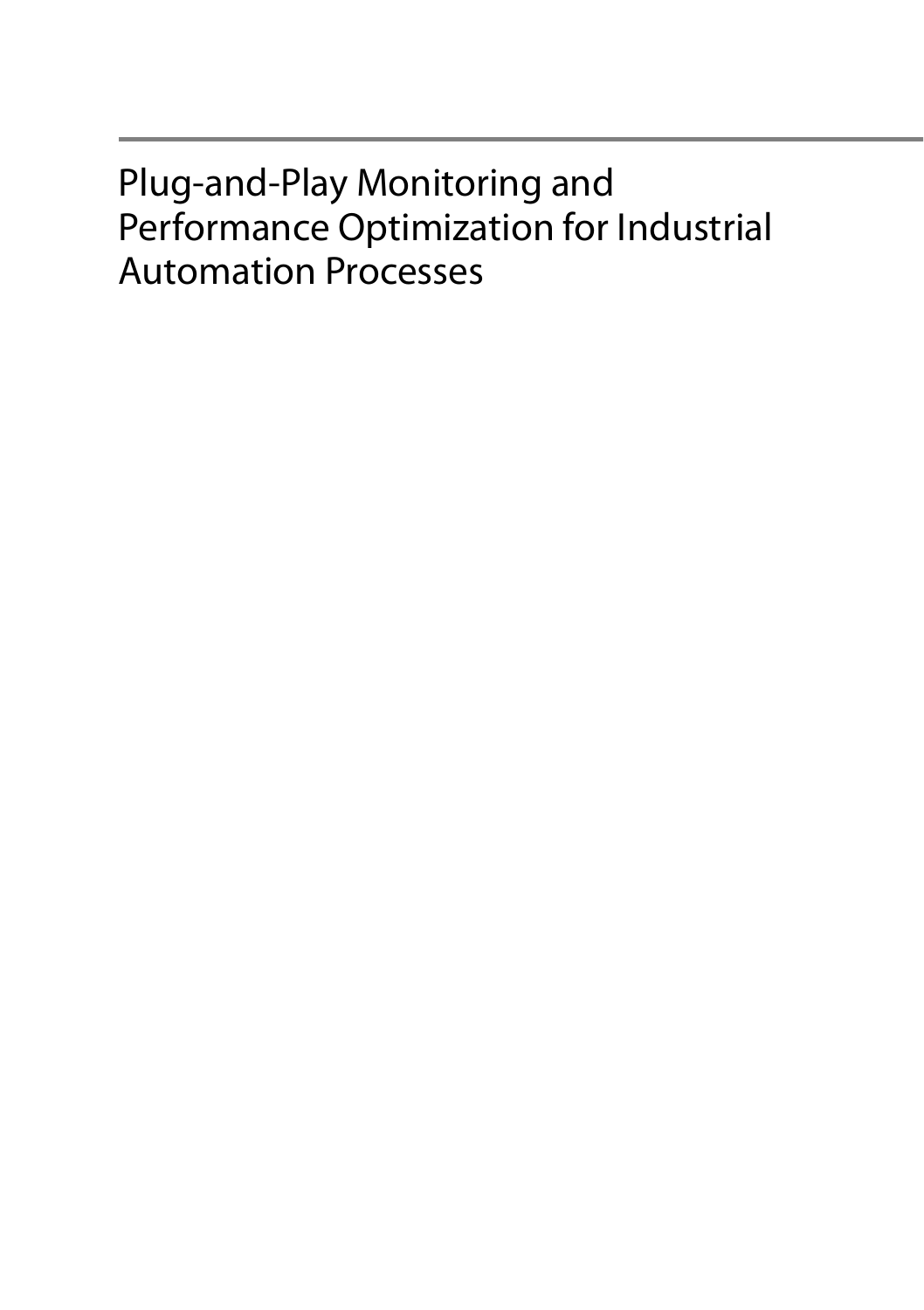Hao Luo

# Plug-and-Play Monitoring and Performance Optimization for Industrial Automation Processes

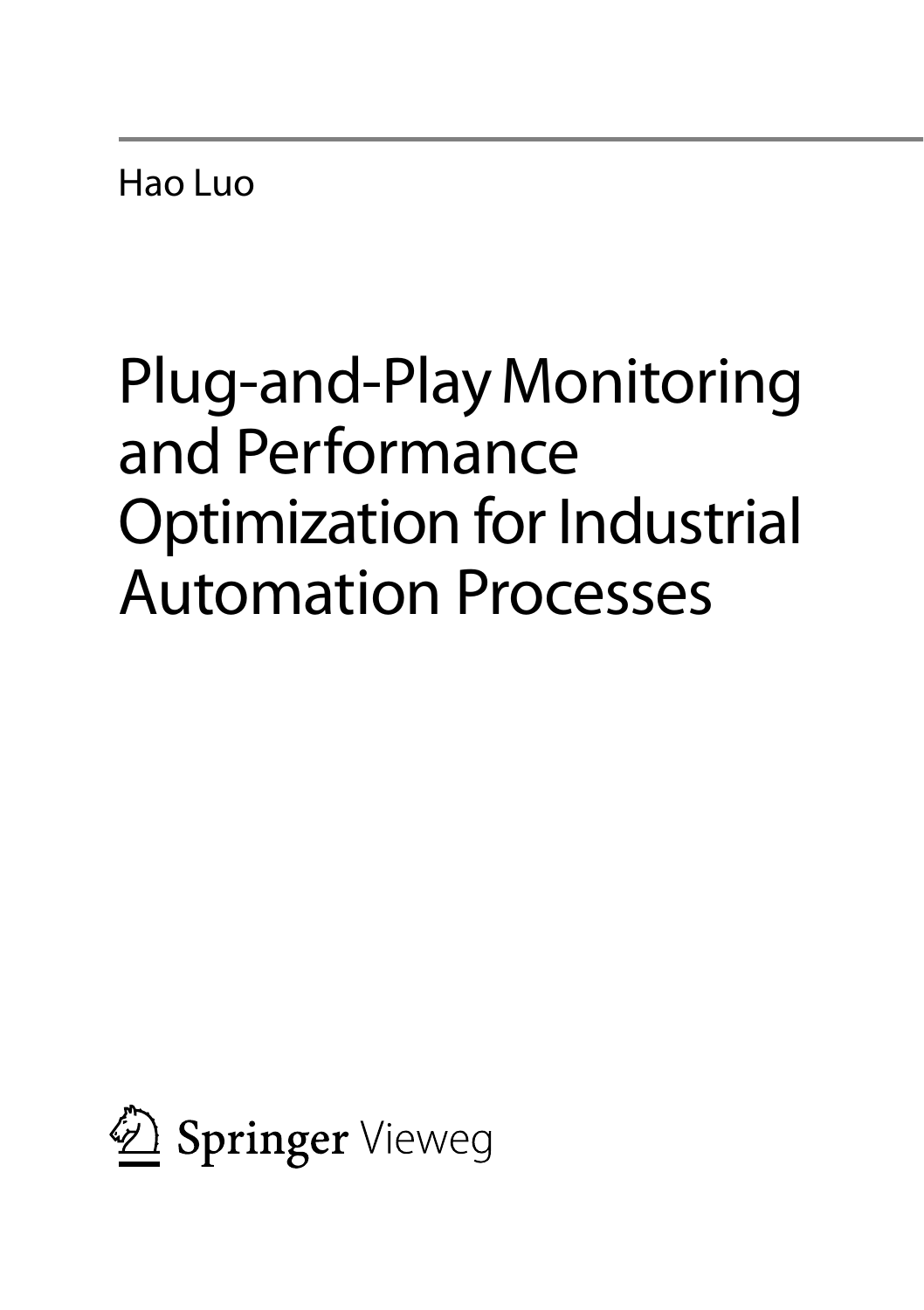Hao Luo Duisburg, Deutschland

Von der Fakultät für Ingenieurwissenschaften, Abteilung Elektrotechnik und Informations technik der Universität Duisburg-Essen zur Erlangung des akademischen Grades Doktor der Ingenieurwissenschaften (Dr.-Ing.) genehmigte Dissertation von Hao Luo aus Yunnan, V.R. China.

- 1. Gutachter: Prof. Dr.-Ing. Steven X. Ding
- 2. Gutachter: Prof. Dr.-Ing. Shen Yin
- 3. Gutachter: Prof. Dr. Okyay Kaynak Datum der mündlichen Prüfung: 20. Juli 2016

ISBN 978-3-658-15927-6 ISBN 978-3-658-15928-3 (eBook) DOI 10.1007/978-3-658-15928-3

Library of Congress Control Number: 2016954803

Springer Vieweg

© Springer Fachmedien Wiesbaden GmbH 2017

This work is subject to copyright. All rights are reserved by the Publisher, whether the whole or part of the material is concerned, specifically the rights of translation, reprinting, reuse of illustrations, recitation, broadcasting, reproduction on microfilms or in any other physical way, and transmission or information storage and retrieval, electronic adaptation, computer software, or by similar or dissimilar methodology now known or hereafter developed.

The use of general descriptive names, registered names, trademarks, service marks, etc. in this publication does not imply, even in the absence of a specific statement, that such names are exempt from the relevant protective laws and regulations and therefore free for general use.

The publisher, the authors and the editors are safe to assume that the advice and information in this book are believed to be true and accurate at the date of publication. Neither the publisher nor the authors or the editors give a warranty, express or implied, with respect to the material contained herein or for any errors or omissions that may have been made.

Printed on acid-free paper

This Springer Vieweg imprint is published by Springer Nature The registered company is Springer Fachmedien Wiesbaden GmbH The registered company address is: Abraham-Lincoln-Str. 46, 65189 Wiesbaden, Germany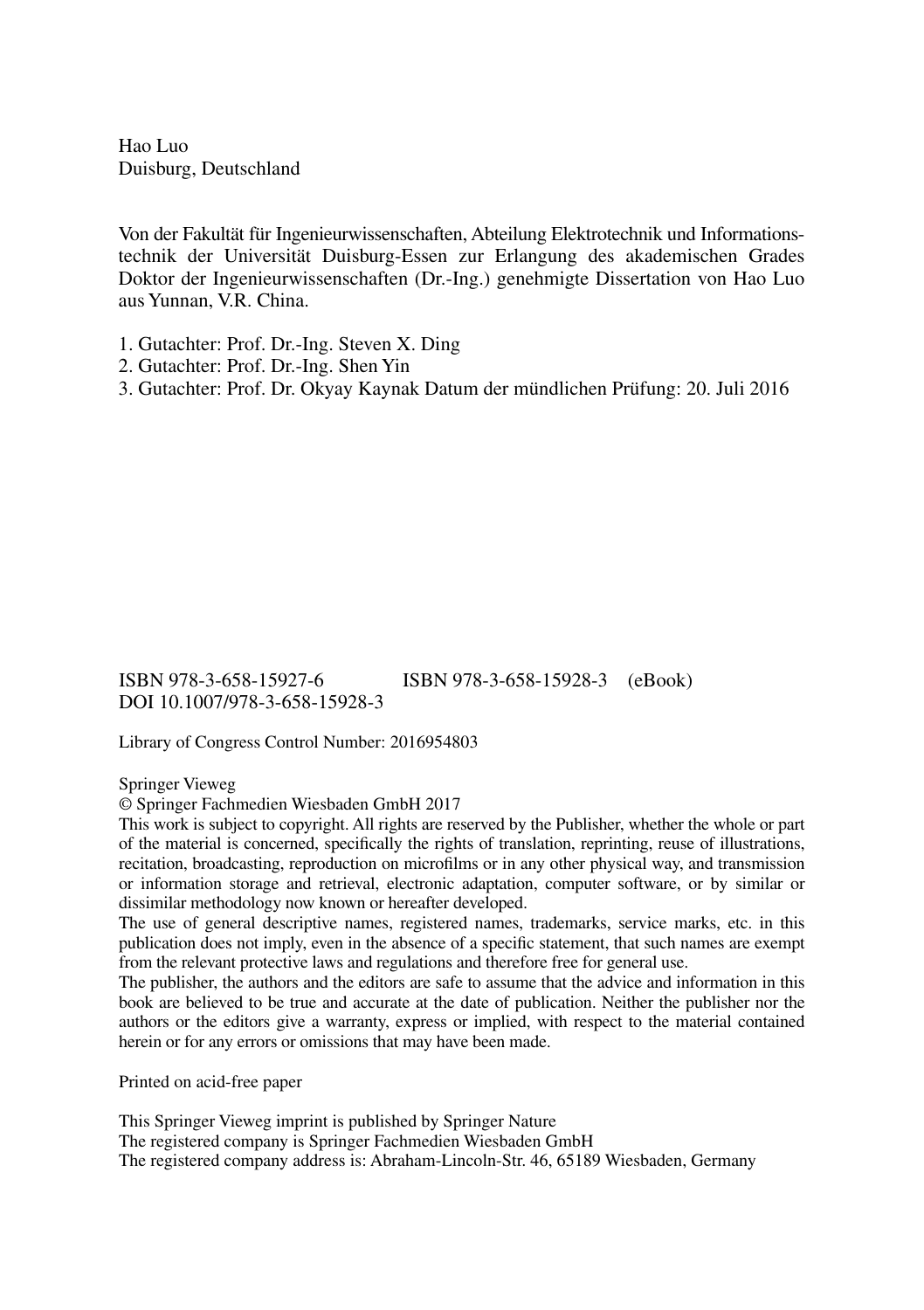### Acknowledgements

This work was done during my Ph.D. study in the Institute for Automatic Control and Complex Systems (AKS) in the Faculty of Engineering at the University of Duisburg-Essen, Germany. I would like to give my deepest sincere thanks to Prof. Dr.-Ing. Steven X. Ding, my honorable mentor, who opened me the gate to the scientific world. I am grateful forever for his guidance and influence on my scientific research work. My sincere appreciation must also go to Prof. Dr.-Ing. Shen Yin and Prof. Dr. Okyay Kaynak for their interests in my work and being my reviewers. Their valuable comments expanded my horizon and improved the quality of this thesis.

I would like to express my heartfelt thanks to my group colleagues M.Sc. Minjia Chang, M.Sc. Tim Könings for the valuable discussions and their wholehearted help and supports, I cannot finish my work at this level without their help. Moreover, I would like to thank my former group colleagues, Dr.-Ing. Adel Haghani and Dr.-Ing. Haiyang Hao, for all the discussions and teamwork during the EC project. I would also like to thank Dr. Shasha Li, M.Sc. Judith Minten and Dr.-Ing. Chris Louen for the constructive discussions and cooperation during the BMBF project. Special thanks to Dr.-Ing. Birgit Köppen-Seliger for her rich experiences on research projects and valuable suggestions. I would also like to thank Dipl.-Ing. Eberhard Goldschmidt for his earnest advices and timely supports during my teaching activities.

I would like to thank my wonderful AKS colleagues who always offered me great help during my study. My thanks go to Dr.-Ing. Ying Wang, Dr.-Ing. Dongmei Xu, Dr.- Ing. Linlin Li, M.Sc. Sihan Yu, M.Sc Kristina Bir¨ukov, M.Sc. Svenja Siewers, M.Sc. Lu Qian, Dr.-Ing. Jedsada Saijai, Dr.-Ing. Ali Abdo, Dr.-Ing. Christoph Kandler, Dr.- Ing. Shane Dominic, Dr. Yuri Shardt, Dr. Yong Zhang, Dr.-Ing. Kai Zhang, Dipl.-Ing. Jonas Esch, M.Sc. Tim Daszenies, M.Sc. Zhiwen Chen, M.Sc. Changchen Xiang, M.Sc. Abdul Latif, M.Sc. Yunsong Xu, M.Sc. Changsheng Hua, M.Sc. Zhengen Zhao. Special thanks to Prof. Ying Yang, Prof. Hongli Dong, Prof. Zidong Wang, Prof. Bo Shen, Dr. Zhiwei Gao, Prof. Yucai Zhu, Prof. Yaguo Lei, Prof. Kaixiang Peng, Prof. Jianbin Qiu, Prof. Xu Yang for their valuable suggestions and supports during their visits in AKS. My acknowledgement will be incomplete without thanking Mrs. Sabine Bay, Dipl.-Ing. Klaus Göbel, Mr. Ulrich Janzen for their help in organizational responsibilities.

Finally, I would like to thank my parents for their complete understanding and unconditional supports in all my decisions. I cannot finish this work without their love and encouragements.

Duisburg, in July 2016 Hao Luo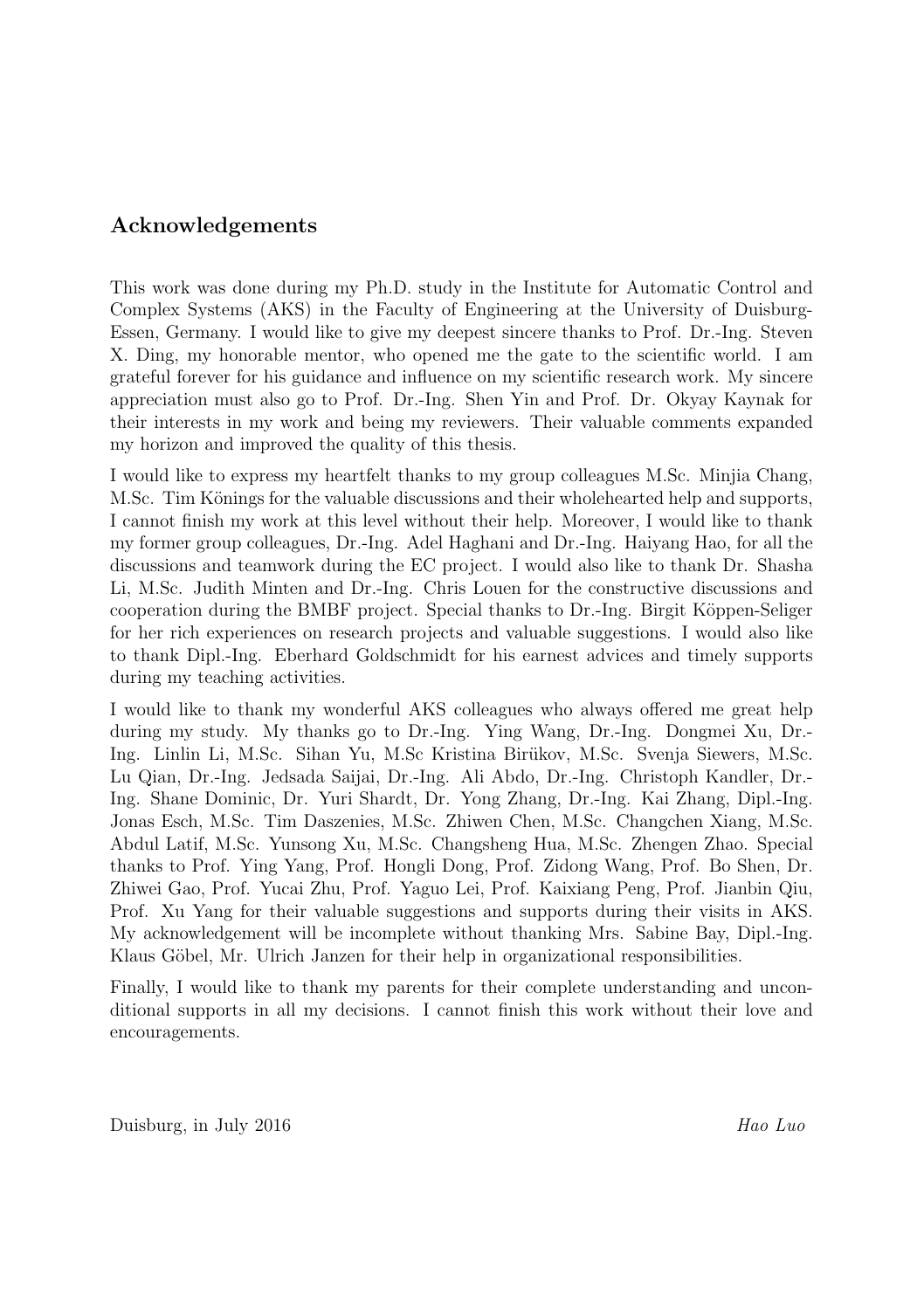To my parents: Yu Sun and Zhengyuan Luo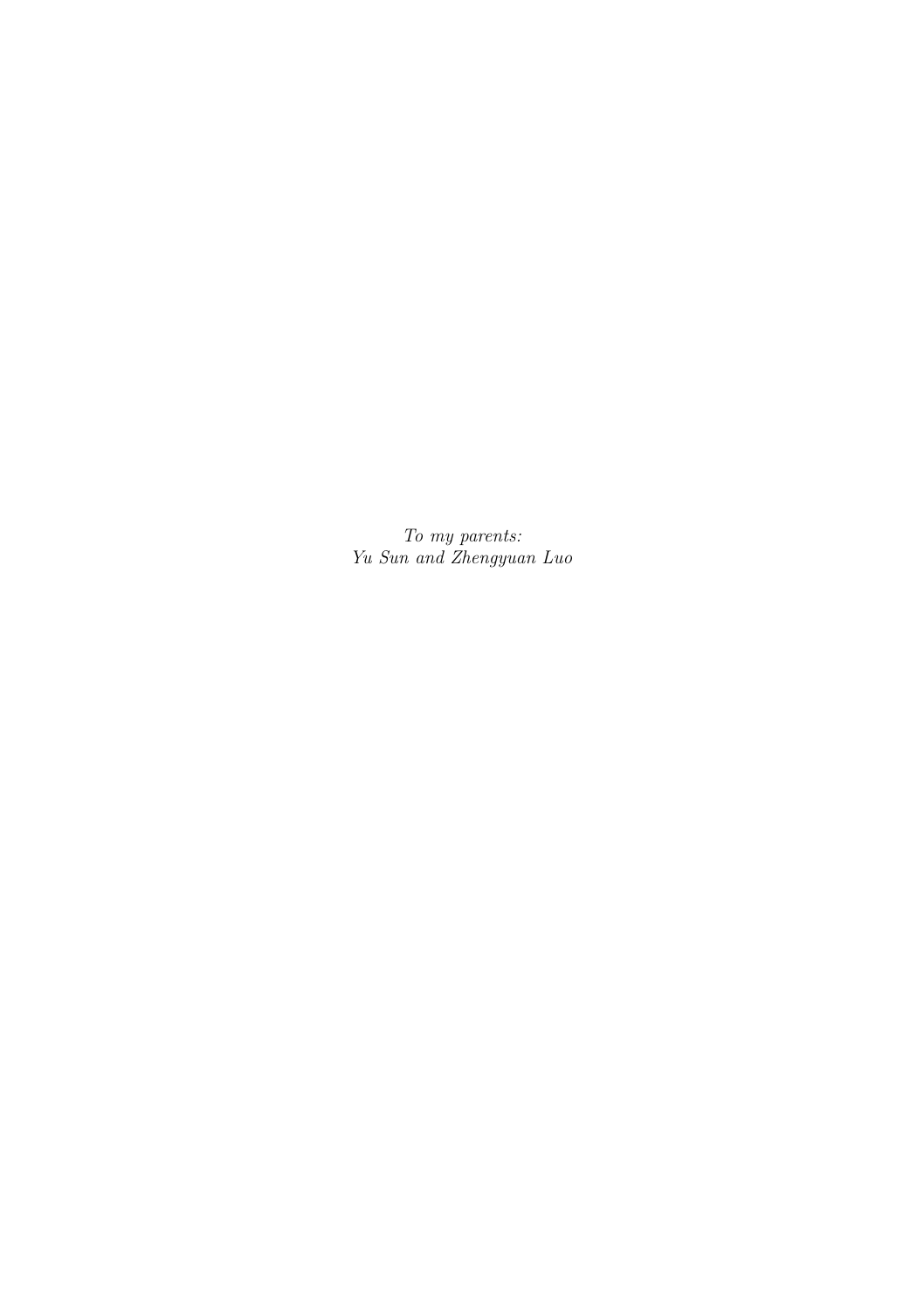### Contents

| Nomenclature<br><b>XV</b> |                   |                                                                                                                                                                                                                                                                                        |                                                                                              |
|---------------------------|-------------------|----------------------------------------------------------------------------------------------------------------------------------------------------------------------------------------------------------------------------------------------------------------------------------------|----------------------------------------------------------------------------------------------|
| 1.                        | 1.1<br>1.2<br>1.3 | Introduction<br>FDI and FTC in complex industrial systems<br>1.1.1<br>1.1.2                                                                                                                                                                                                            | 1.<br>$\mathbf{1}$<br>$\overline{2}$<br>$\overline{5}$<br>$\boldsymbol{6}$<br>$\overline{7}$ |
| $\mathbf 2$               | 2.1               | <b>Basics of Process Monitoring Techniques</b><br>Mathematical description of automatic control processes $\ldots \ldots \ldots$<br>Description of nominal system behavior<br>2.1.1<br>2.1.2<br>2.1.3<br>Description of systems with disturbances $\ldots \ldots \ldots \ldots \ldots$ | 9<br>9<br>9<br>10<br>11                                                                      |
|                           | 2.2               | 2.1.4<br>2.2.1<br>2.2.2<br>2.2.3                                                                                                                                                                                                                                                       | 11<br>12<br>12<br>13<br>14                                                                   |
|                           | 2.3               | Interconnections between DO and PS schemes<br>2.2.4<br>2.3.1<br>2.3.2<br>Data-driven design of residual generator $\ldots \ldots \ldots \ldots \ldots$                                                                                                                                 | 16<br>17<br>17<br>18                                                                         |
|                           | 2.4<br>2.5        | 2.4.1<br>2.4.2<br>Threshold setting and decision making<br>Multivariate statistical process monitoring techniques                                                                                                                                                                      | 20<br>21<br>22<br>22                                                                         |
| 3                         | 2.6               | <b>Basics of FTC Structure</b>                                                                                                                                                                                                                                                         | 23<br>25                                                                                     |
|                           | 3.1<br>3.2        | Well-posedness and internal stability $\ldots \ldots \ldots \ldots \ldots \ldots \ldots \ldots$<br>3.2.1<br>3.2.2                                                                                                                                                                      | 25<br>26<br>26<br>27                                                                         |
|                           | 3.3<br>3.4<br>3.5 | Image representation and state feedback control<br>3.5.1<br>3.5.2<br>Coprime factor uncertainty                                                                                                                                                                                        | 29<br>30<br>33<br>33<br>34                                                                   |
|                           | 3.6<br>3.7        | The fault-tolerant control architecture $\ldots$ , $\ldots$ , $\ldots$ , $\ldots$ , $\ldots$ , $\ldots$                                                                                                                                                                                | 37<br>39                                                                                     |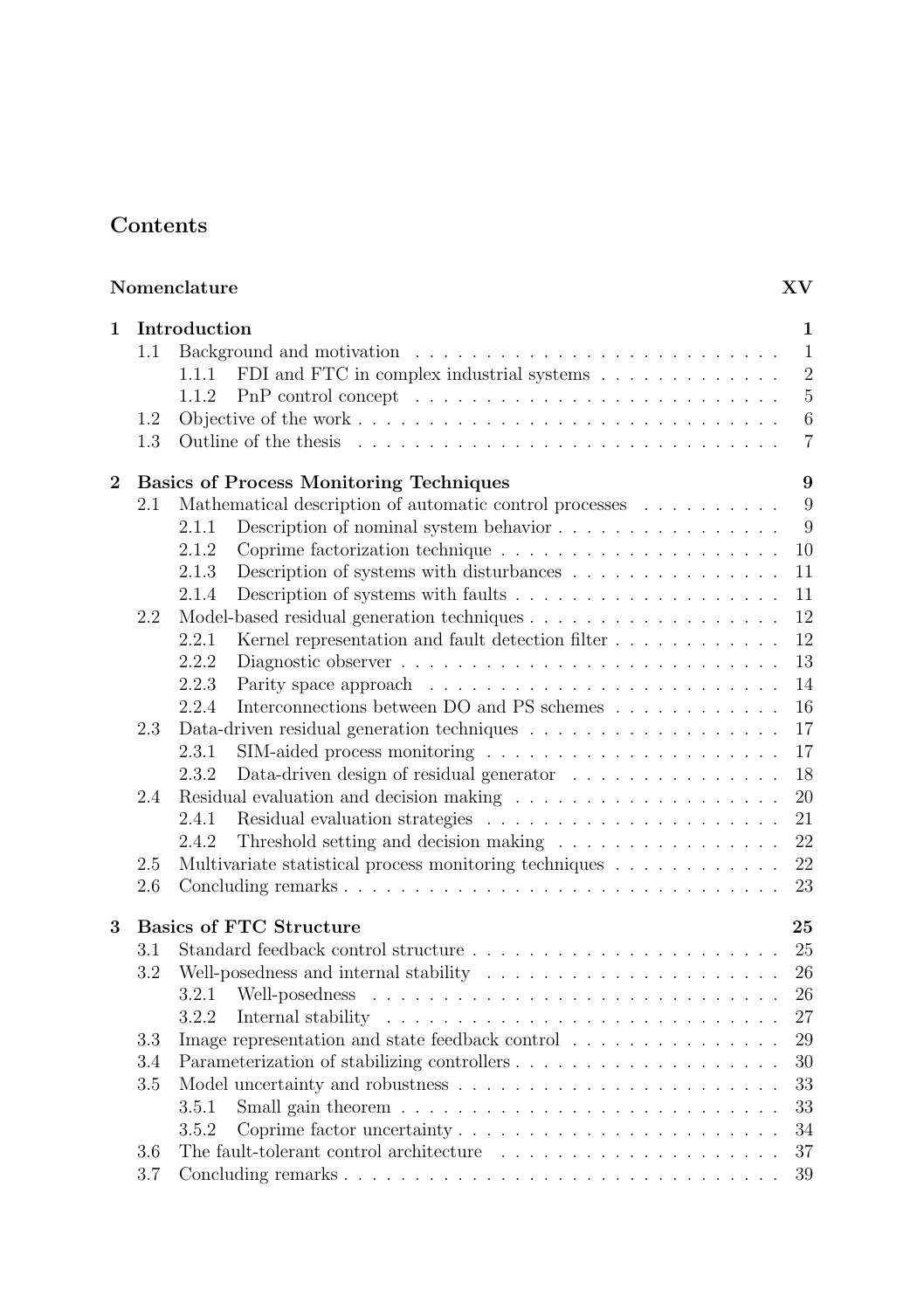| $\overline{\mathbf{4}}$ |      | PnP Process Monitoring and Control Architecture                                                    | 41     |
|-------------------------|------|----------------------------------------------------------------------------------------------------|--------|
|                         | 4.1  |                                                                                                    | 41     |
|                         | 4.2  |                                                                                                    | $43\,$ |
|                         | 4.3  | The PnP process monitoring and control architecture $\ldots \ldots \ldots \ldots$                  | 46     |
|                         |      | 4.3.1                                                                                              | 46     |
|                         |      | 4.3.2<br>Comparison with the fault-tolerant control architecture $\dots \dots$                     | 48     |
|                         |      | 4.3.3<br>Industrial implementation of the PnP-PMCA                                                 | 50     |
|                         | 4.4  | $PnP$ control strategies for new actuators and sensors $\ldots \ldots \ldots \ldots$               | 53     |
|                         |      | 4.4.1                                                                                              | 53     |
|                         |      | 4.4.2                                                                                              | 54     |
|                         | 4.5  |                                                                                                    | 55     |
| 5                       |      | Real-Time Configuration Techniques for PnP Process Monitoring                                      | 57     |
|                         | 5.1  |                                                                                                    | 58     |
|                         |      | The canonical forms of LTI state-space systems $\ldots \ldots \ldots \ldots$<br>5.1.1              | 58     |
|                         |      | 5.1.2<br>Adaptive configuration approach $\ldots \ldots \ldots \ldots \ldots \ldots$               | 60     |
|                         | 5.2  |                                                                                                    | 67     |
|                         |      | The input/output normal form $\dots \dots \dots \dots \dots \dots \dots \dots$<br>5.2.1            | 69     |
|                         |      | 5.2.2<br>Iterative configuration approach $\ldots \ldots \ldots \ldots \ldots \ldots \ldots$       | 72     |
|                         | 5.3  | Process monitoring with deterministic disturbance                                                  | 79     |
|                         |      | 5.3.1<br>Preliminaries related to the model-based solution $\ldots \ldots \ldots$                  | 79     |
|                         |      | 5.3.2<br>A data-driven process monitoring approach                                                 | 81     |
|                         | 5.4  |                                                                                                    | 83     |
| 6                       |      | Real-Time Configuration Techniques for PnP Performance Optimiza-                                   |        |
|                         | tion |                                                                                                    | 85     |
|                         | 6.1  |                                                                                                    | 85     |
|                         | 6.2  | Internal stability of the PnP-PMCA $\ldots \ldots \ldots \ldots \ldots \ldots \ldots \ldots$       | 88     |
|                         |      | Closed-loop dynamics of the PnP-PMCA<br>6.2.1                                                      | 88     |
|                         |      | 6.2.2<br>Constraints on closed-loop internal stability $\ldots \ldots \ldots \ldots$               | 90     |
|                         | 6.3  | Control performance optimization in PnP-PMCA                                                       | 94     |
|                         |      | Iterative robustness optimization $\ldots \ldots \ldots \ldots \ldots \ldots$<br>6.3.1             | 94     |
|                         |      | 6.3.2<br>Iterative tracking performance optimization 101                                           |        |
|                         | 6.4  |                                                                                                    |        |
|                         | 6.5  |                                                                                                    |        |
| 7                       |      | Benchmark Study and Real-Time Implementation                                                       | 109    |
|                         | 7.1  |                                                                                                    |        |
|                         |      | General description of rolling mill system 109<br>7.1.1                                            |        |
|                         |      | $PnP$ process monitoring and disturbance compensation system $\ldots$ 113<br>7.1.2                 |        |
|                         |      | Roll eccentricity monitoring and compensation module 114<br>7.1.3                                  |        |
|                         |      | Case study and simulation results $\ldots \ldots \ldots \ldots \ldots \ldots \ldots 120$<br>7.1.4  |        |
|                         | 7.2  | Real-time implementation on BLDC motor test rig 126                                                |        |
|                         |      | Description of the test rig $\ldots \ldots \ldots \ldots \ldots \ldots \ldots \ldots 126$<br>7.2.1 |        |
|                         |      | 7.2.2                                                                                              |        |
|                         | 7.3  |                                                                                                    |        |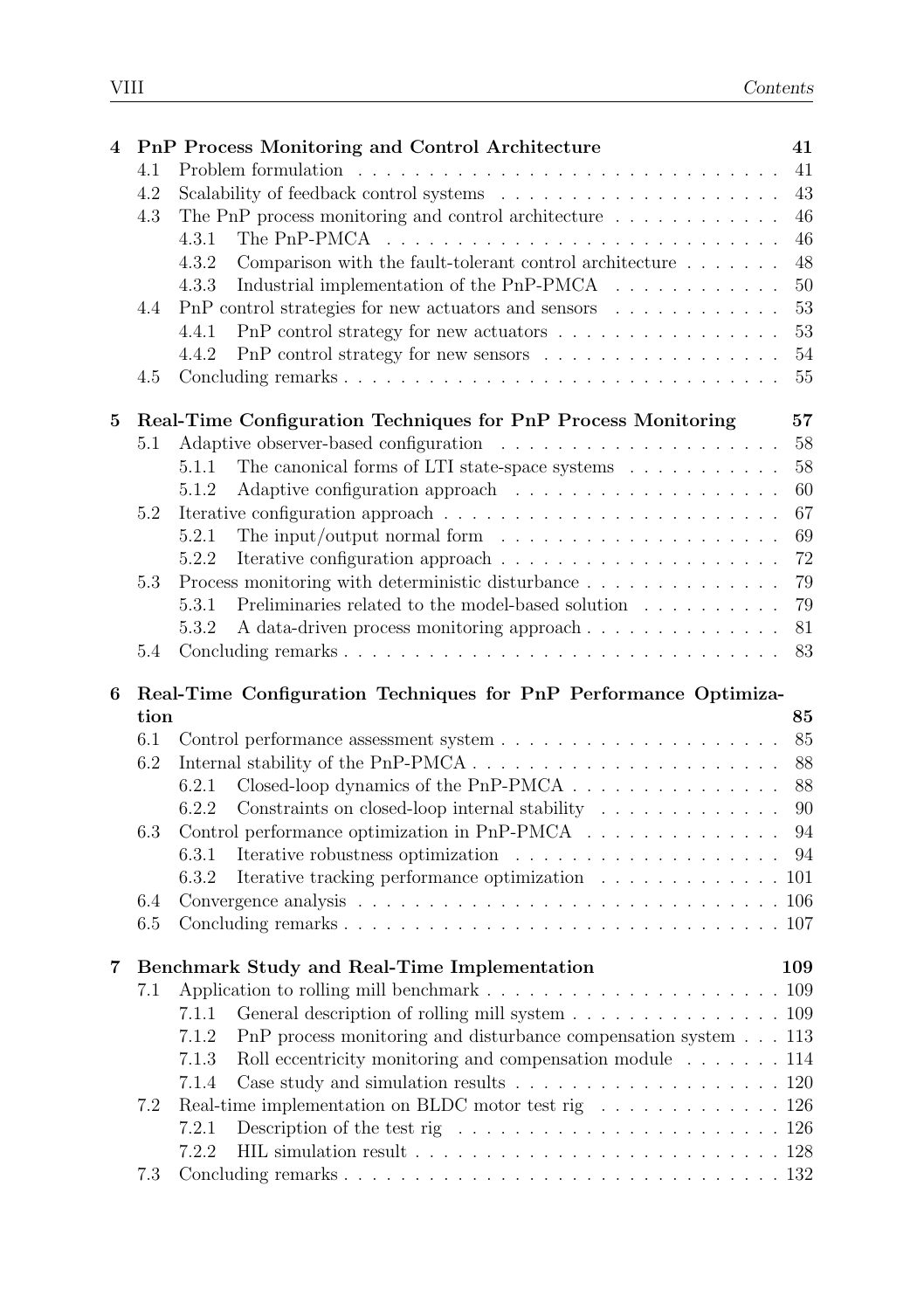| 8 Conclusions and Future Work | 135 |
|-------------------------------|-----|
| A Proof of Theorem 4.2        | 137 |
| Bibliography                  | 141 |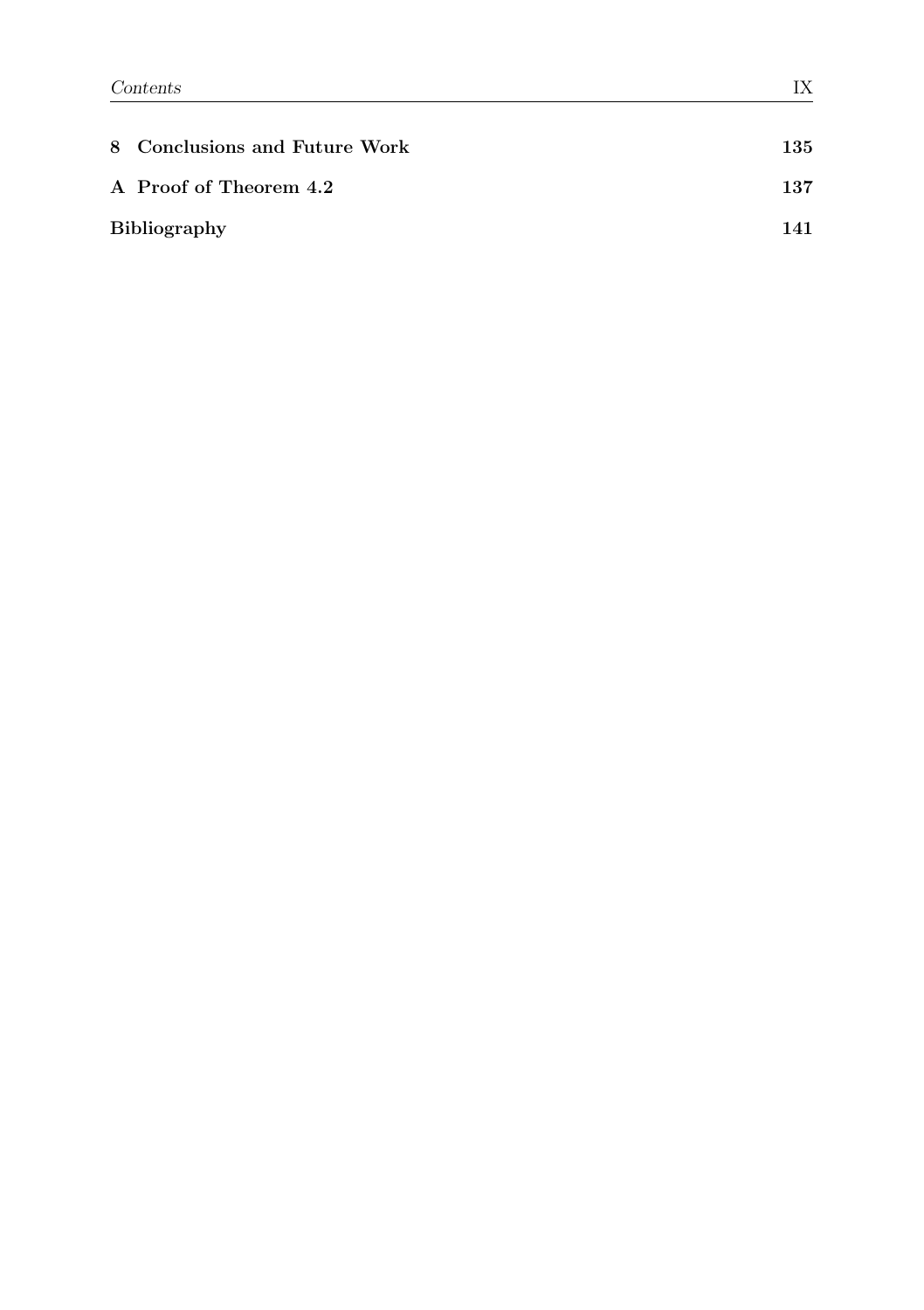### List of Figures

| 1.1<br>1.2<br>1.3 | Basic model-based process monitoring scheme (Ding, $2013$ )<br>Illustration of industrial automation processes                                                                                                                 | $\sqrt{2}$<br>3<br>$\overline{4}$ |
|-------------------|--------------------------------------------------------------------------------------------------------------------------------------------------------------------------------------------------------------------------------|-----------------------------------|
| 1.4               |                                                                                                                                                                                                                                | 8                                 |
| 2.1               |                                                                                                                                                                                                                                | 17                                |
| 2.2<br>2.3        | Conventional SIM-aided design and the novel data-driven approach<br>Schematic description of residual evaluation and decision making                                                                                           | 18<br>21                          |
| 3.1               |                                                                                                                                                                                                                                | 25                                |
| 3.2               | Internal stability analysis diagram (Zhou, $1996$ )                                                                                                                                                                            | 26                                |
| 3.3               | Generalized form of feedback control system (Zhou, 1996)                                                                                                                                                                       | 31                                |
| 3.4<br>3.5        |                                                                                                                                                                                                                                | 32<br>34                          |
| 3.6               | Left coprime factor perturbed system $\ldots \ldots \ldots \ldots \ldots \ldots \ldots \ldots$                                                                                                                                 | $35\,$                            |
| 3.7               | Right coprime factor perturbed system $\ldots \ldots \ldots \ldots \ldots \ldots \ldots$                                                                                                                                       | 36                                |
| 3.8               | Internal model control structure $\dots\dots\dots\dots\dots\dots\dots\dots\dots\dots\dots$                                                                                                                                     | 37                                |
| 3.9               | Generalized internal model control structure                                                                                                                                                                                   | 38                                |
| 3.10              | The fault-tolerant controller architecture $\;\ldots\; \ldots\; \ldots\; \ldots\; \ldots\; \ldots\; \ldots\; \ldots\;$                                                                                                         | 38                                |
|                   |                                                                                                                                                                                                                                |                                   |
| 4.1               | General PnP monitoring and control architecture $\ldots \ldots \ldots \ldots \ldots$                                                                                                                                           | 42                                |
| 4.2               | Standard feedback control loop (similar to Fig. 3.1) $\ldots \ldots \ldots \ldots$                                                                                                                                             | 43                                |
| 4.3               | Youla parameterization of all stabilizing controllers                                                                                                                                                                          | 45                                |
| 4.4               | Alternative realization of Youla parameterization                                                                                                                                                                              | 46                                |
| 4.5               |                                                                                                                                                                                                                                | 47                                |
| 4.6               | The fault-tolerant controller architecture (similar to Fig. $3.10$ )                                                                                                                                                           | 48                                |
| 4.7               |                                                                                                                                                                                                                                | 51                                |
| 4.8               | Schematic description of the working principle of the PnP manager                                                                                                                                                              | 51                                |
| 4.9               |                                                                                                                                                                                                                                | 54                                |
| 4.10              |                                                                                                                                                                                                                                | 54                                |
| 5.1               |                                                                                                                                                                                                                                | 57                                |
| 5.2               | Residual signal resources in the contract of the contract of the contract of the contract of the contract of the contract of the contract of the contract of the contract of the contract of the contract of the contract of t | 64                                |
| 5.3               |                                                                                                                                                                                                                                | 65                                |
| 5.4               |                                                                                                                                                                                                                                | 65                                |
| 5.5               |                                                                                                                                                                                                                                | 66                                |
| 5.6               |                                                                                                                                                                                                                                | 66                                |
| 5.7               |                                                                                                                                                                                                                                | 68                                |
| 5.8               |                                                                                                                                                                                                                                | 71                                |
| 5.9               |                                                                                                                                                                                                                                | 72                                |
| 5.10              | Residual signal $\bf{r}$ and the cost function $J \ldots \ldots \ldots \ldots \ldots \ldots$                                                                                                                                   | 78                                |
| 5.11              |                                                                                                                                                                                                                                | 79                                |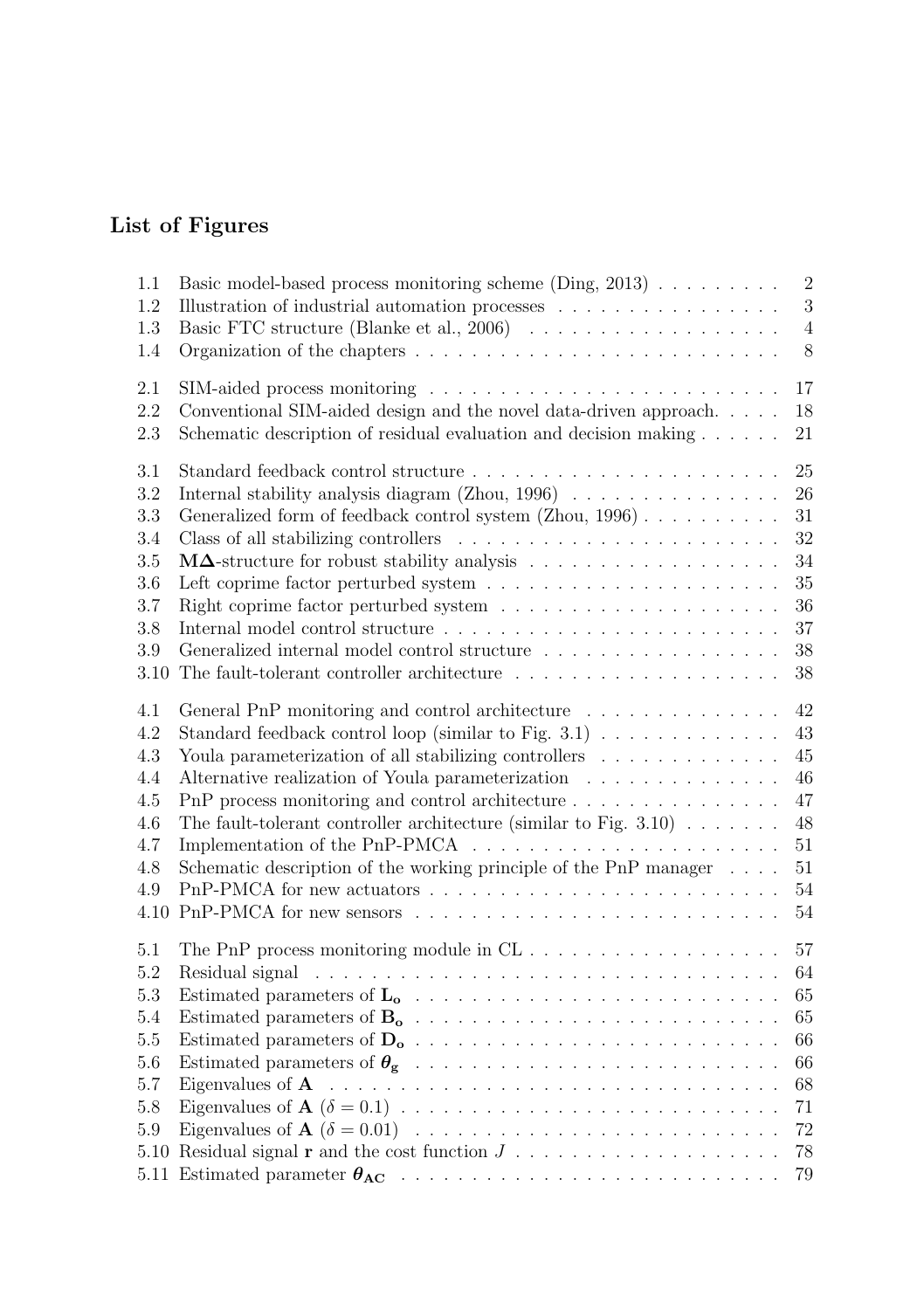| 6.1  | The PnP process control module in $CL \ldots \ldots \ldots \ldots \ldots \ldots$<br>85                       |
|------|--------------------------------------------------------------------------------------------------------------|
| 6.2  | General control chart of the control performance assessment system<br>$\ldots \ldots$<br>86                  |
| 6.3  | 87                                                                                                           |
| 6.4  | PnP process monitoring and control architecture (similar to Fig. $4.5$ )<br>88                               |
| 6.5  | 99                                                                                                           |
| 6.6  |                                                                                                              |
| 6.7  |                                                                                                              |
| 6.8  | Structure of the DC motor control system $\ldots \ldots \ldots \ldots \ldots \ldots \ldots 105$              |
| 6.9  |                                                                                                              |
| 6.10 | Cost function of the optimization results $\ldots \ldots \ldots \ldots \ldots \ldots \ldots 106$             |
| 7.1  | Mechanical structure of the mill stand $\ldots$ , $\ldots$ , $\ldots$ , $\ldots$ , $\ldots$ , $\ldots$ , 110 |
| 7.2  | Schematic description of mill stand with AGC system 110                                                      |
| 7.3  | Block diagram of closed-loop gauge control system 111                                                        |
| 7.4  |                                                                                                              |
| 7.5  | PnP monitoring and disturbance compensation system for rolling mills 114                                     |
| 7.6  |                                                                                                              |
| 7.7  | Estimated thickness error and residual signal 122                                                            |
| 7.8  |                                                                                                              |
| 7.9  |                                                                                                              |
| 7.10 | Performance indicator with and without compensation 124                                                      |
|      | 7.11 Thickness error with and without compensation 125                                                       |
|      |                                                                                                              |
|      | 7.13 Schematic description of the real-time HIL simulation 127                                               |
|      |                                                                                                              |
|      |                                                                                                              |
|      |                                                                                                              |
|      |                                                                                                              |
|      |                                                                                                              |
|      |                                                                                                              |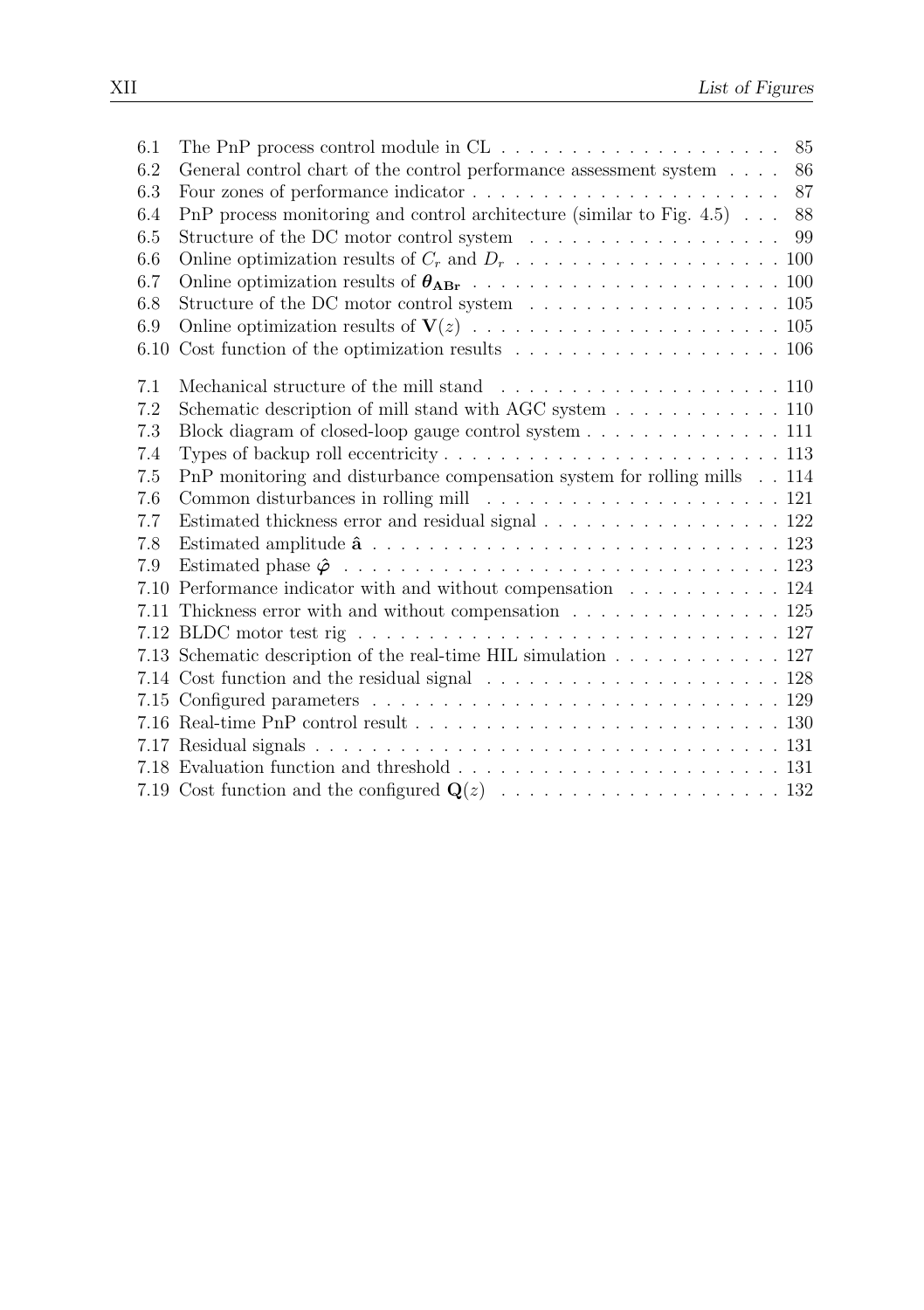### List of Tables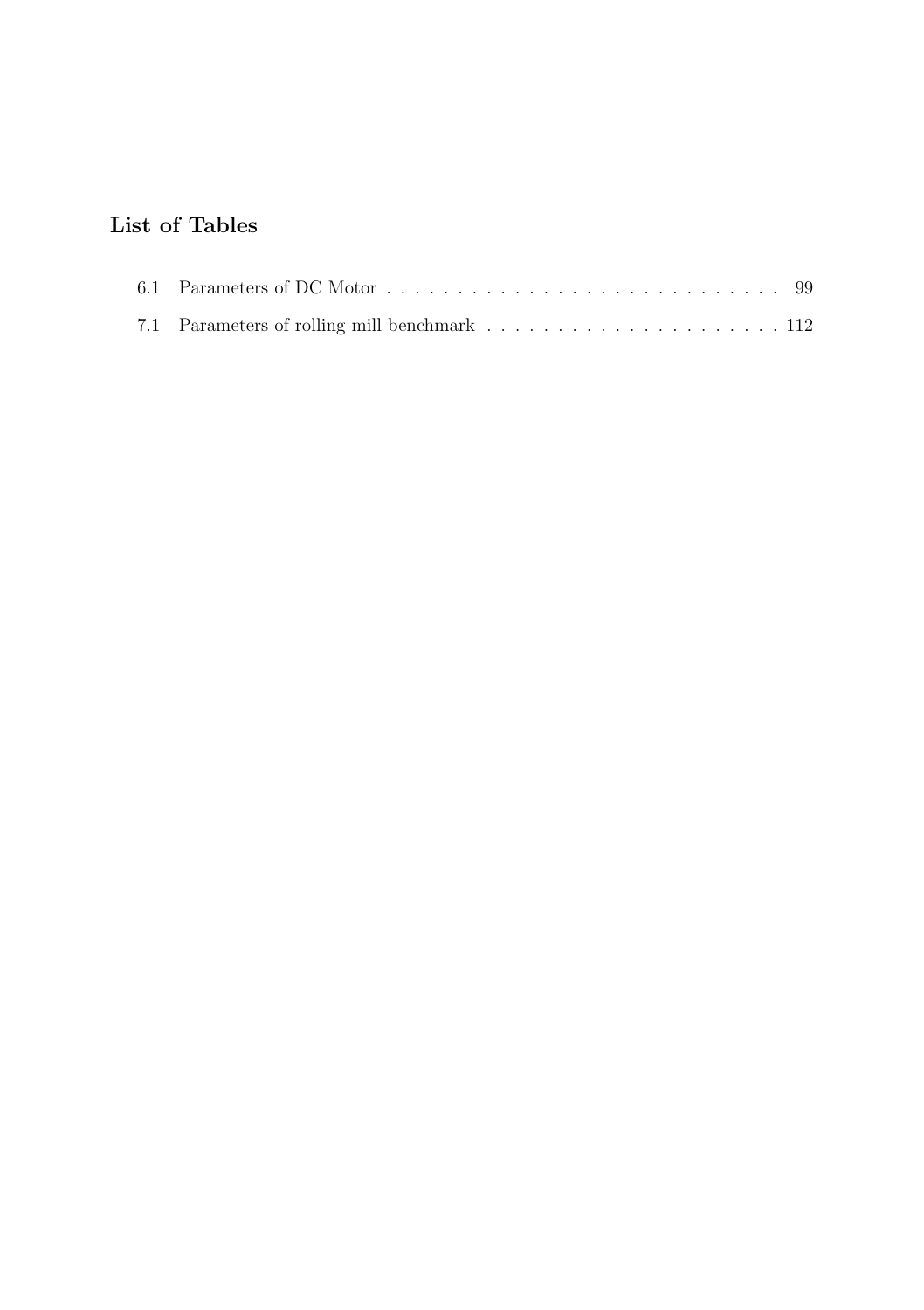### Nomenclature

The main abbreviations and symbols used in this work are summarized in the following nomenclature. Here, the chosen declaration is based on DIN 1338. All scalar values, physical constants and functions are in italics. Standard mathematical functions and constants are described by letters in normal font. Matrices and vectors are written in bold letters, while vectors are of lowercase letters and matrices are of uppercase letters.

| Abbreviation   | Description                                   |
|----------------|-----------------------------------------------|
| AGC            | Automatic Gauge Control                       |
| ALB            | Acceptable Lower Bound                        |
| AUB            | Acceptable Upper Bound                        |
| <b>BLDC</b>    | <b>Brushless Direct Current</b>               |
| CAN            | Controller Area Network                       |
| CL             | Component Level                               |
| DC             | Direct Current                                |
| D <sub>O</sub> | Diagnostic Observer                           |
| ECU            | Electronic Control Unit                       |
| FD             | <b>Fault Detection</b>                        |
| <b>FDA</b>     | Fisher Discriminant Analysis                  |
| <b>FDF</b>     | <b>Fault Detection Filter</b>                 |
| FDI            | Fault Detection and Isolation                 |
| <b>FDIA</b>    | Fault Detection, Isolation and Identification |
| FFT            | <b>Fast Fourier Transform</b>                 |
| <b>FTC</b>     | Fault-Tolerant Control                        |
| <b>FTCA</b>    | Fault-Tolerant Control Architecture           |
| <b>GIMC</b>    | Generalized Internal Model Control            |
| $GM-AGC$       | Gauge Meter Automatic Gauge Control           |
| HIL            | Hardware-in-the-loop                          |
| I/O            | Input/Output                                  |
| ICA            | Independent Component Analysis                |
| IMC            | Internal Model Control                        |
| KPI            | Key Performance Indicator                     |
| LAN            | Local Area Network                            |
| LB             | Lower Bound                                   |
| LCF            | Left Coprime Factorization                    |
| <b>LTI</b>     | Linear Time-Invariant                         |
| <b>MIMO</b>    | Multi-Input Multi-Output                      |
| <b>MISO</b>    | Multi-Input Single-Output                     |
| <b>PCA</b>     | Principle Component Analysis                  |

Abbreviations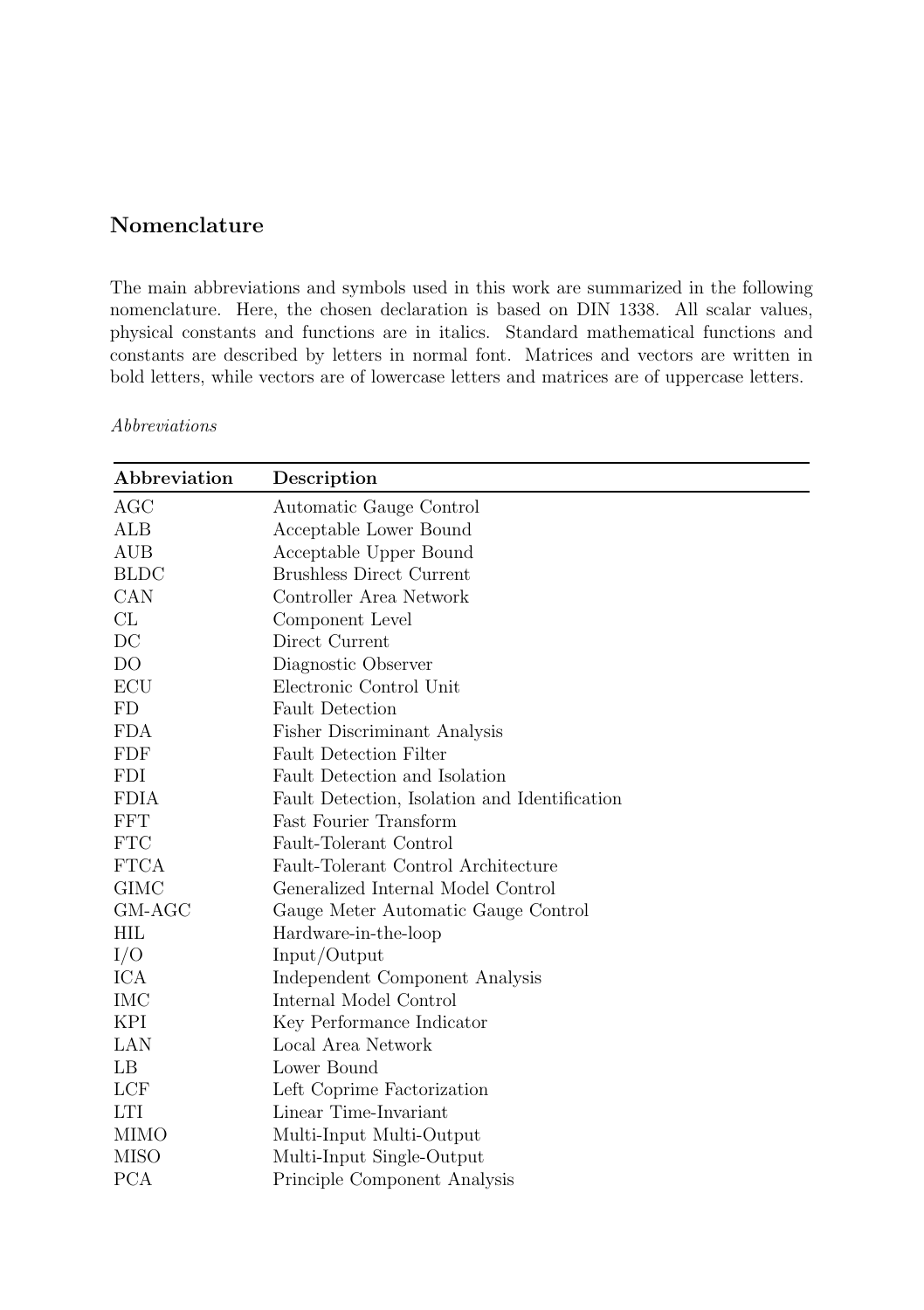L

| Abbreviation | Description                                               |
|--------------|-----------------------------------------------------------|
| PI           | Proportional-Integral                                     |
| PID          | Proportional-Integral-Derivative                          |
| <b>PLS</b>   | Partial Least Squares                                     |
| PS.          | Parity Space                                              |
| PnP          | Plug-and-Play                                             |
| PnP-PMCA     | Plug-and-Play Process Monitoring and Control Architecture |
| RCF          | Right Coprime Factorization                               |
| RMS          | Root Mean Square                                          |
| <b>SCADA</b> | Supervisory Control And Data Acquisition                  |
| SIM          | Subspace Identification Method                            |
| SIMO         | Single-Input Multi-Output                                 |
| SIR.         | Stable Image Representation                               |
| SISO         | Single-Input Single-Output                                |
| <b>SKR</b>   | Stable Kernel Representation                              |
| SL           | System Level                                              |
| SSL          | Subsystem Level                                           |
| <b>SVD</b>   | Singular Value Decomposition                              |
| <b>SVM</b>   | Support Vector Machine                                    |
| UB           | Upper Bound                                               |
| w.r.t.       | with respect to                                           |

Mathematical symbols

| Symbol              | Description                            |
|---------------------|----------------------------------------|
| $\in$               | belong to                              |
| $\approx$           | approximately equal                    |
| $\neq$              | not equal                              |
| $\;:=\;$            | defined as                             |
| $\Rightarrow$       | imply                                  |
| $\ \,\cdot\,\ _2$   | $\mathcal{L}_2$ -norm of a signal      |
| $I_n$               | an $n$ by $n$ identity matrix          |
| 0 <sub>n</sub>      | an $n \times n$ zero matrix            |
| $\mathcal{R}^n$     | space of real $n$ -dimensional vectors |
| $A^T$               | transpose of $A$                       |
| $trace(\mathbf{A})$ | trace of $A$                           |
| $eig(\mathbf{A})$   | eigenvalues of $A$                     |
| sup                 | supremum                               |
| max (min)           | maximum (minimum)                      |
| vec                 | vectorization of a given matrix        |
| ⊗                   | the Kronecker product                  |